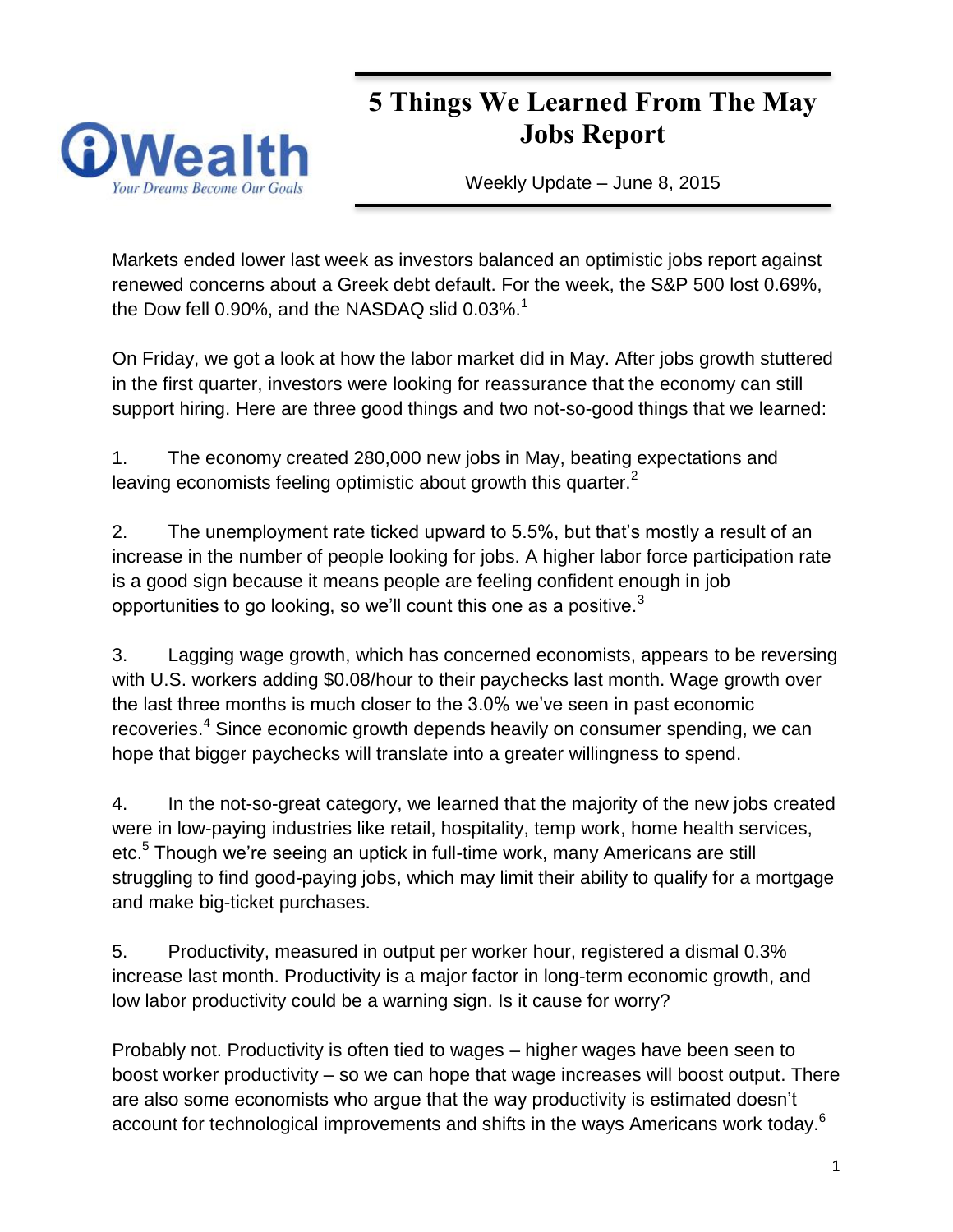Looking ahead, investors will be watching Greek debt negotiations closely to see whether creditors will bow to hardline Greek demands for loans without austerity measures, or whether they will allow debt-laden Greece to slide into default. We'll also get a look at the latest retail sales and business inventories data, which will show us how consumers and businesses are spending this quarter.

#### **ECONOMIC CALENDAR:**

**Tuesday:** JOLTS **Wednesday:** EIA Petroleum Status Report, Treasury Budget **Thursday:** Jobless Claims, Retail Sales, Import and Export Prices, Business Inventories **Friday:** PPI-FD, Consumer Sentiment

| Data as of 6/5/2015              | 1-Week    | <b>Since 1/1/15</b> | 1-Year   | 5-Year | 10-Year |
|----------------------------------|-----------|---------------------|----------|--------|---------|
| Standard & Poor's 500            | $-0.69%$  | 1.65%               | 7.85%    | 19.31% | 7.50%   |
| <b>DOW</b>                       | $-0.90\%$ | 0.15%               | 6.02%    | 15.94% | 7.06%   |
| <b>NASDAQ</b>                    | $-0.03%$  | 7.02%               | 17.97%   | 25.68% | 14.47%  |
| <b>U.S. Corporate Bond Index</b> | $-1.81\%$ | $-2.55\%$           | $-1.41%$ | 1.49%  | 0.85%   |
| International                    | $-1.75%$  | 5.12%               | $-4.88%$ | 6.75%  | 2.44%   |
| Data as 6/5/2015                 |           |                     |          |        |         |
| <b>Treasury Yields (CMT)</b>     | 0.02%     | 0.08%               | 0.29%    | 1.75%  | 2.41%   |

Notes: All index returns exclude reinvested dividends, and the 5-year and 10-year returns are annualized. Sources: Yahoo! Finance and [Treasury.gov.](http://treasury.gov/) International performance is represented by the MSCI EAFE Index. Corporate bond performance is represented by the DJCBP. Past performance is no guarantee of future results. Indices are unmanaged and cannot be invested into directly.

#### **HEADLINES:**

**Greece delays debt payment to International Monetary Fund.** Greece postponed a payment due Friday until the end of June. A government leader declared that Greece might hold snap elections to choose a new government.<sup>7</sup>

**American Pharoah wins Triple Crown at Belmont Stakes.** The horse previously won the Kentucky Derby and Preakness races, bringing home the elusive Triple Crown for the first time since  $1978.<sup>8</sup>$ 

**Oil settles up on lower rig count.** Oil prices jumped Friday, sending domestic prices close to \$60/barrel when an industry report showed that the number of U.S. drilling rigs fell for the  $26^{th}$  week in a row.<sup>9</sup>

**Mortgage rates remain high.** Interest rates on 30-year fixed mortgages remained at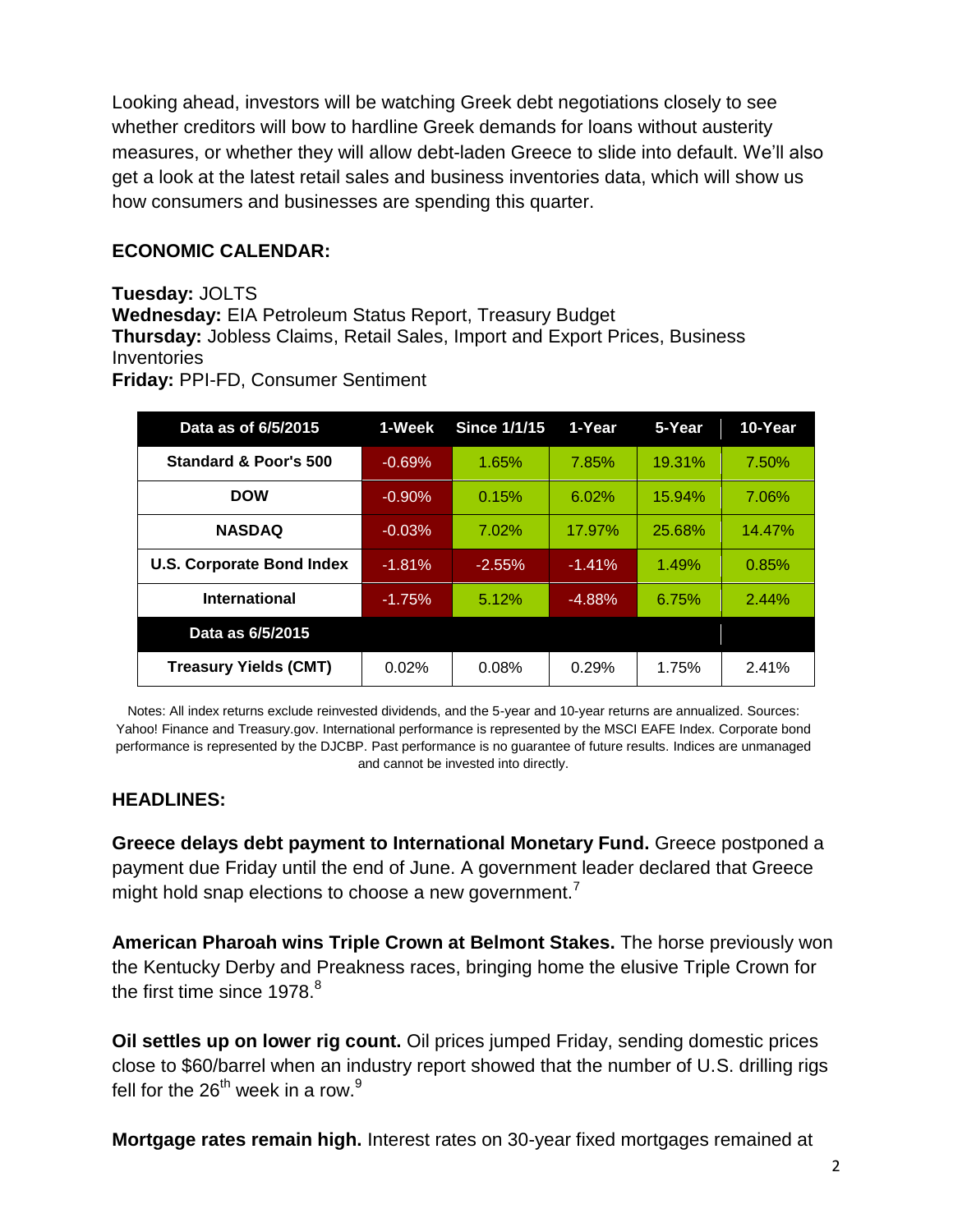3.87% for the second week in a row, reaching the highest level since late 2014. High rates may curb housing market activity this season.<sup>10</sup>



*"Life isn't about getting and having, it's about giving and being."*

- *Kevin Kruse*



#### **Lemon Asparagus With Crispy Prosciutto**



*Take advantage of seasonal asparagus with this tasty dish.*

#### Serves 4

#### **Ingredients:**

3 ounces thinly sliced prosciutto or Italian salami 2 small bunches (about 2 pounds) fresh asparagus, the bottom 1-inch trimmed away 1 tablespoon extra-virgin olive oil Kosher salt and black pepper Zest from one fresh lemon

#### **Directions:**

- 1. Pre-heat your oven to 350° F.
- 2. Place the sliced prosciutto or salami on a baking sheet in a single layer.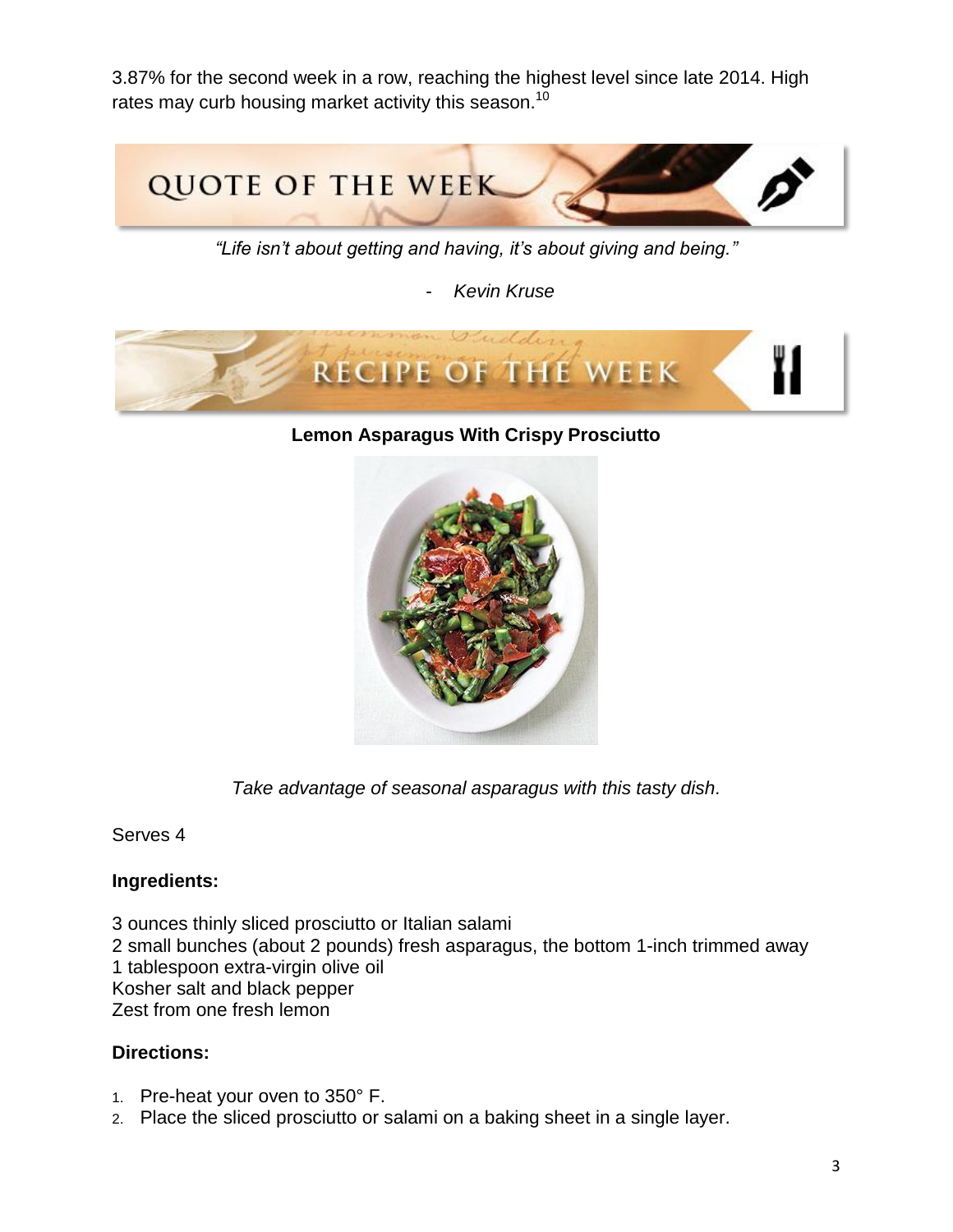- 3. Bake for 8 to 10 minutes until crispy. Check on it to make sure it doesn't burn. Set the sheet aside to cool.
- 4. Boil the asparagus in a large pot of water for 3 to 5 minutes until tender. You should be able to pierce them easily with a fork but they should still retain some crunch. Drain the asparagus and toss them with ice water to stop the cooking process. Pat them dry.
- 5. Slice the stalks in half and dress them with the olive oil, lemon zest, a pinch of salt, and a pinch of pepper.
- 6. Break up the slices of prosciutto or salami and sprinkle them on top before serving.

Recipe adapted from Sara Quessenberry | RealSimple.com<sup>11</sup>



# **Starting A New Business? Here's What The IRS Wants You To Know**

If you're starting a business, it's important to understand your federal tax obligations so that you don't get an unpleasant surprise later. Here are some basic tips:

- Understand how the structure of your business affects your tax reporting. Make sure that you use the right IRS forms for your business type and understand whether you need to make estimated tax payments.
- Know your business taxes. There are four general types of business taxes: income tax, self-employment tax, employment tax, and excise tax.
- Get an Employer Identification Number if you need one for federal tax purposes. You can get your EIN within minutes if you apply online.
- Speak to a qualified accountant to understand how different accounting methods affect your reporting. You must use a consistent method to report both income and expenses.

For more information on business taxes, contact a qualified tax specialist.

Tip courtesy of  $IRS.gov^{12}$ 



# **Control Distances With A Simple Drill**

Knowing how to read terrain and put the ball where you want it is critical to a solid short game. Make your strokes smoother and improve your ability to read the green with a simple drill.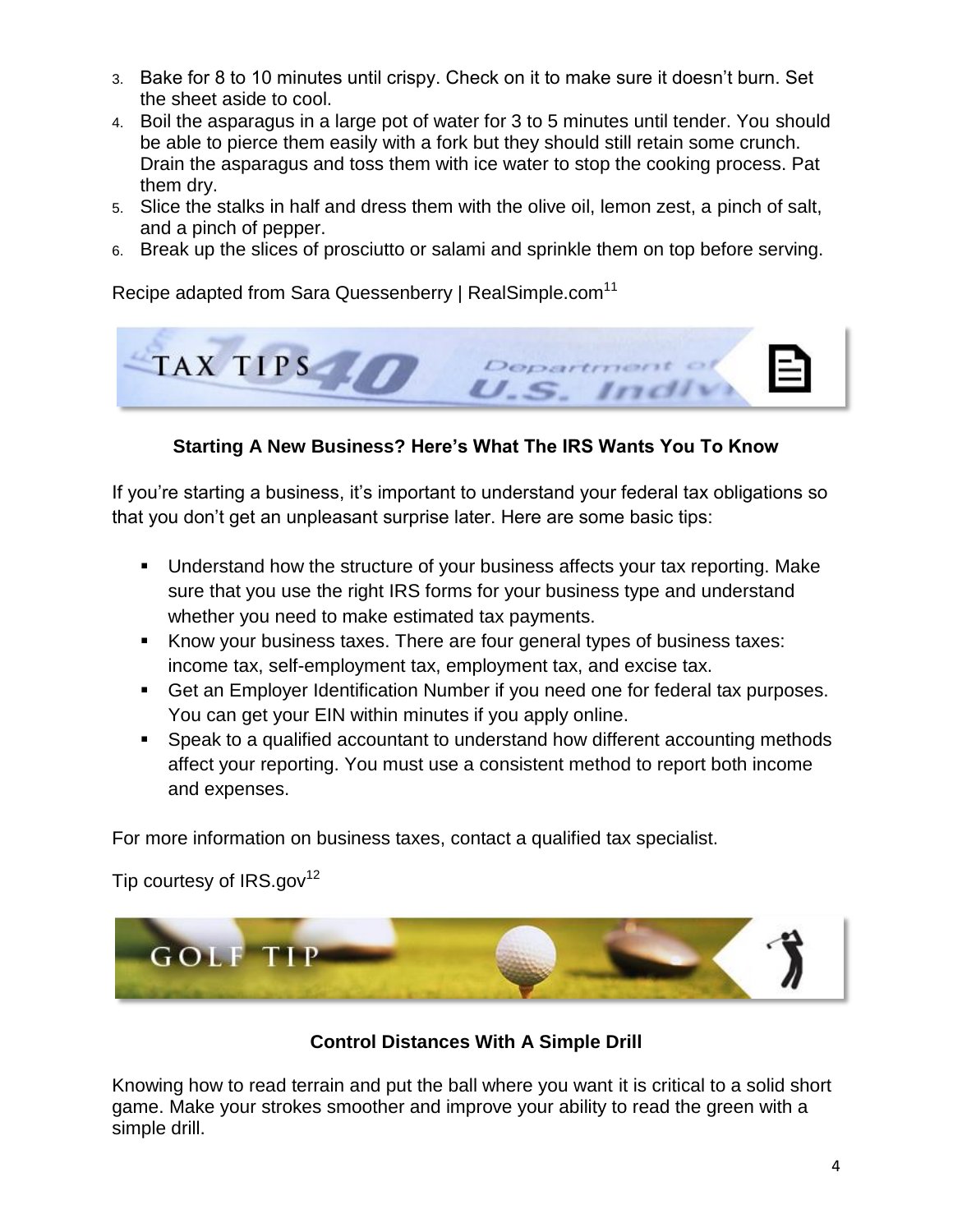Set up and putt a ball about 20 feet away. Then, try and put several balls right next to it. Your goal with the drill is to refine your ability to read the green and improve the consistency of your putting. Try the same drill from different starting points on the green and watch your accuracy improve.

Tip courtesy of Andy Patnou, PGA | Golf Tips Mag<sup>13</sup>



# **The Benefits Of Owning A Dog**

If you're a pet owner, you probably can rattle off at least 10 ways that your pet improves your health and wellbeing. Researchers have found that dog owners:

- **Walk more than their non-dog owner counterparts.**
- Have lower blood pressure and cholesterol and a reduced risk of heart attack.
- May socialize more because of their dog.
- Live more structured lives because of the daily responsibilities of dog care.

Tip courtesy of AARP<sup>14</sup>



# **Reuse That Old Shower Curtain**

If your old shower curtain isn't covered in mildew, it can live on as a very useful tarp. Stash one in your car to protect the interior from animals, bicycles, and dirty cargos. Keep one with your home maintenance supplies to protect your floors and furniture during painting or home repairs.

Tip courtesy of Good Housekeeping<sup>15</sup>

# *Share the Wealth of Knowledge!*

*Please share this market update with family, friends, or colleagues. We love being introduced!*

Securities, advisory services, and insurance products are offered through Investment Centers of America, Inc. (ICA), member FINRA, SIPC, a Registered Investment Advisor, and affiliated insurance agencies. ICA and iWealth are separate companies.

Investing involves risk including the potential loss of principal. No investment strategy can guarantee a profit or protect against loss in periods of declining values.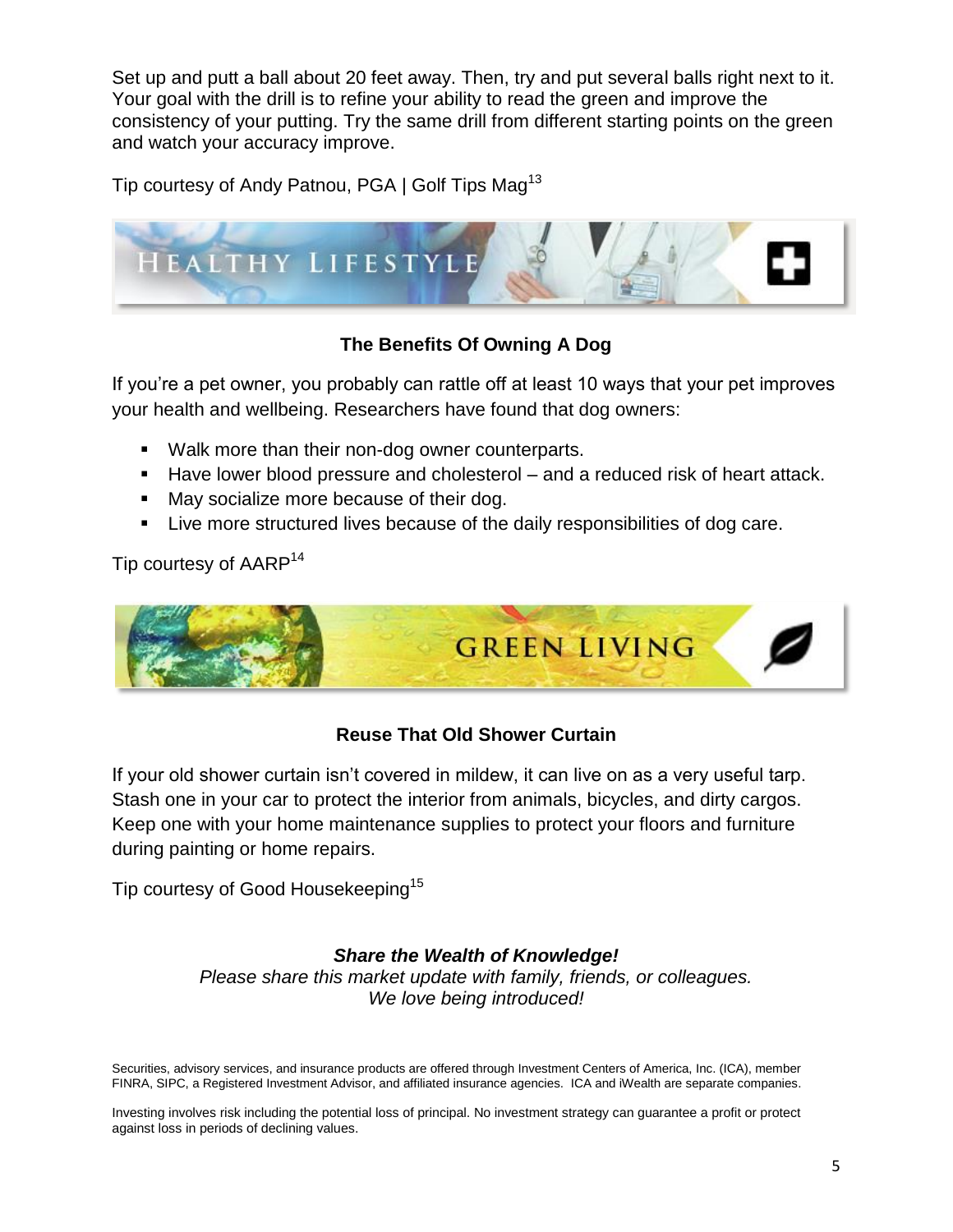Diversification does not guarantee profit nor is it guaranteed to protect assets.

The Standard & Poor's 500 (S&P 500) is an unmanaged group of securities considered to be representative of the stock market in general.

The Dow Jones Industrial Average is a price-weighted average of 30 significant stocks traded on the New York Stock Exchange and the NASDAQ. The DJIA was invented by Charles Dow back in 1896.

The Nasdaq Composite is an index of the common stocks and similar securities listed on the NASDAQ stock market and is considered a broad indicator of the performance of stocks of technology companies and growth companies.

The MSCI EAFE Index was created by Morgan Stanley Capital International (MSCI) that serves as a benchmark of the performance in major international equity markets as represented by 21 major MSCI indexes from Europe, Australia and Southeast Asia.

The Dow Jones Corporate Bond Index is a 96-bond index designed to represent the market performance, on a total-return basis, of investment-grade bonds issued by leading U.S. companies. Bonds are equally weighted by maturity cell, industry sector, and the overall index.

The S&P/Case-Shiller Home Price Indices are the leading measures of U.S. residential real estate prices, tracking changes in the value of residential real estate. The index is made up of measures of real estate prices in 20 cities and weighted to produce the index.

The 10-year Treasury Note represents debt owed by the United States Treasury to the public. Since the U.S. Government is seen as a risk-free borrower, investors use the 10-year Treasury Note as a benchmark for the long-term bond market.

Opinions expressed are subject to change without notice and are not intended as investment advice or to predict future performance.

Past performance does not guarantee future results.

You cannot invest directly in an index.

Consult your financial professional before making any investment decision.

Fixed income investments are subject to various risks including changes in interest rates, credit quality, inflation risk, market valuations, prepayments, corporate events, tax ramifications and other factors.

These are the views of Platinum Advisor Marketing Strategies, LLC, and not necessarily those of the named representative, Broker dealer or Investment Advisor, and should not be construed as investment advice. Neither the named representative nor the named Broker dealer or Investment Advisor gives tax or legal advice. All information is believed to be from reliable sources; however, we make no representation as to its completeness or accuracy. Please consult your financial advisor for further information.

By clicking on these links, you will leave our server, as they are located on another server. We have not independently verified the information available through this link. The link is provided to you as a matter of interest. Please click on the links below to leave and proceed to the selected site.

l 1

[https://www.google.com/finance?q=INDEXDJX%3A.DJI%2CINDEXSP%3A.INX%2CINDEXNASDAQ%3A.IXIC&ei=wKN0Va](https://www.google.com/finance?q=INDEXDJX%3A.DJI%2CINDEXSP%3A.INX%2CINDEXNASDAQ%3A.IXIC&ei=wKN0VaDLG9TAjAGl44DoCA) [DLG9TAjAGl44DoCA](https://www.google.com/finance?q=INDEXDJX%3A.DJI%2CINDEXSP%3A.INX%2CINDEXNASDAQ%3A.IXIC&ei=wKN0VaDLG9TAjAGl44DoCA)

<sup>&</sup>lt;sup>2</sup> <http://www.cnbc.com/id/102736075>

<sup>3</sup> <http://www.cnbc.com/id/102736075>

<sup>4</sup> <http://fortune.com/2015/06/05/jobs-wage-increase/>

<sup>5</sup> <http://www.bls.gov/news.release/pdf/empsit.pdf>